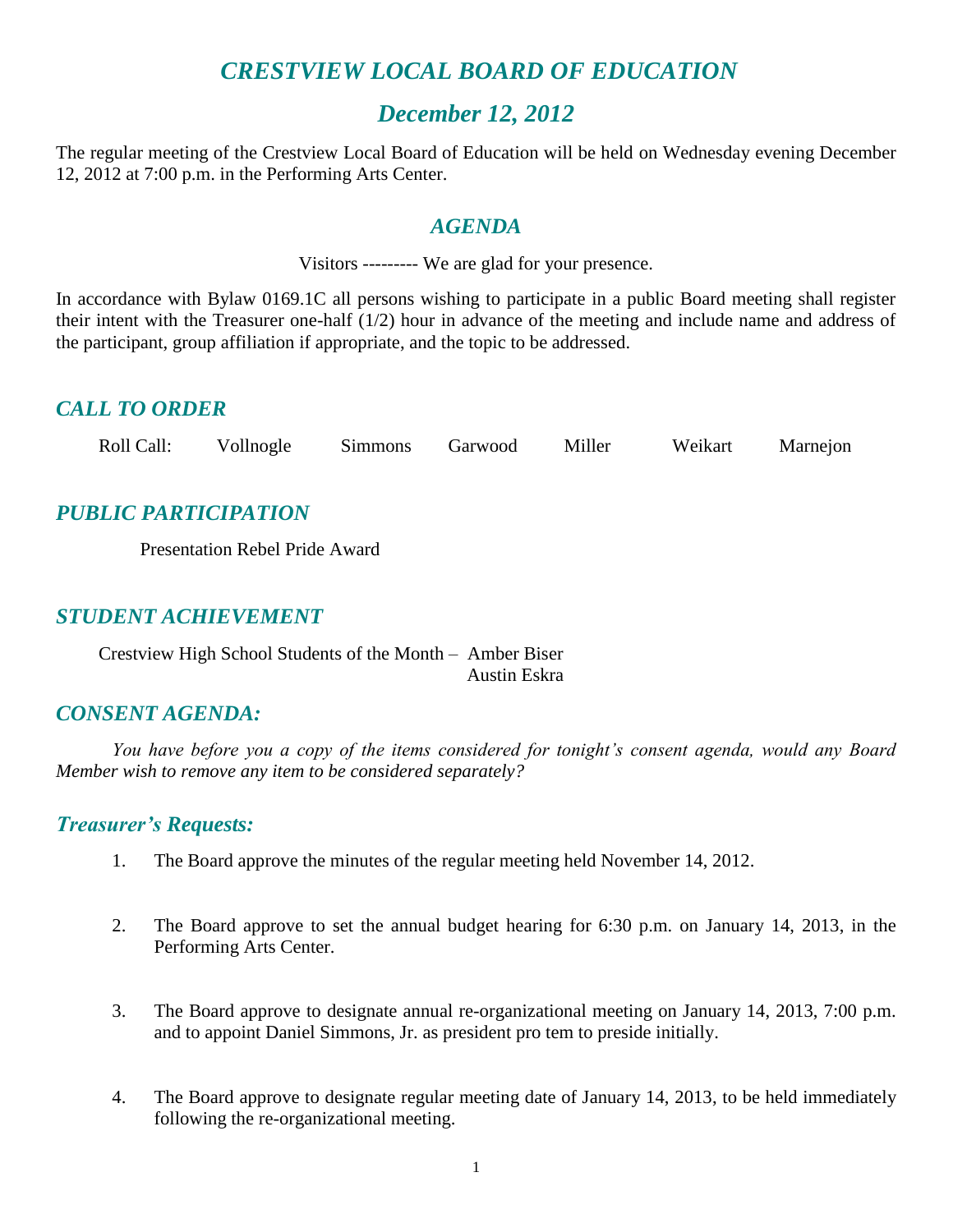5. The Board accept the following grants and authorize the Superintendent and Treasurer to complete the budget requests and take the necessary action to implement the programs:

| Title I                          | \$226,585.77 |  |
|----------------------------------|--------------|--|
| Title II A                       | 60,584.05    |  |
| <b>OneNet Ohio Grant</b>         | 6,000.00     |  |
| Project Lead the Way             | 15,000.00    |  |
| Race to the Top - Adv. Placement | 6,260.00     |  |
| Race to the $Top - HS$ to $HE$   | 20,000.00    |  |
| Race to the Top                  | 26,646.00    |  |
| <b>TOTAL</b>                     | 361,075.82   |  |

## *Superintendent's Requests:*

- 1. The Board grant maternity leave requested by Gail Barnhart, Crestview Middle School Teacher, beginning January 18, 2013 through the end of the 2012-13 school year.
- 2. The Board grant maternity leave requested by Jill Griffith, Crestview Elementary School Teacher, beginning February 25, 2013 through May 3, 2013.
- 3. The Board approve the 2012-13 dues to The Ohio Coalition for Equity & Adequacy of School Funding in the total amount of \$624.50.
- 4. The Board establish rates for the following Athletic Assignments:

| <b>CMS Event Ticket/Seller</b>            | \$25.00              |
|-------------------------------------------|----------------------|
| Freshman Event Ticket/Seller              | \$20.00              |
| Freshman & CMS Ticket Seller              | \$30.00              |
| <b>JV Event Ticker/Seller</b>             | \$22.00              |
| Varsity                                   | \$25.00              |
| JV/Varsity                                | \$30.00              |
| Varsity Football (1 <sup>st</sup> Seller) | \$30.00              |
| Varsity Football $(2^{nd}$ seller)        | \$25.00              |
| Varsity Football (Ticket Taker)           | \$20.00              |
| Triple Header                             | \$45.00              |
| Middle School Track                       | \$25.00              |
| <b>High School Track</b>                  | \$30.00              |
| Invitational/Special                      | \$35.00              |
| Scoreboard/Basketball JV-V-Boys           | \$200.00 per season  |
| Scoreboard/Basketball JV-V-/Girls         | $$200.00$ per season |
| <b>CHS Scorekeeper Basketball</b>         | \$200.00 per season  |
| <b>Announcer Football</b>                 | $$100.00$ per season |
|                                           |                      |

5. The Board approve the following personnel for Athletic Department event positions:

#### *CHS Clock Operator*

Don Guy

#### *CHS Scorekeepers*

#### Gary Martin …. Barb Lipp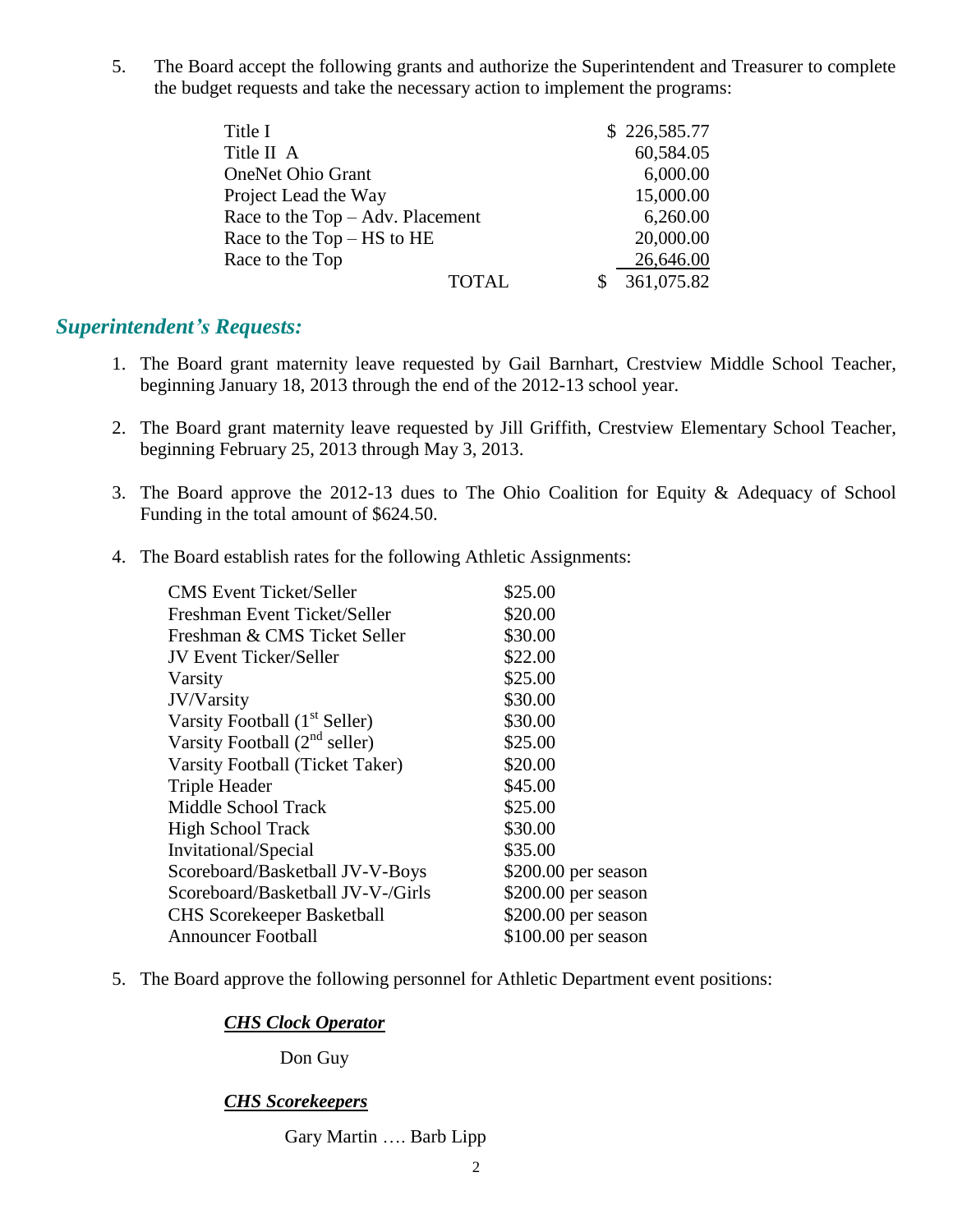#### *Ticket Sellers*

Michelle Crawford….Brenda Stewart…. Tracy Simmons…. Michelle Fitzgerald…Nancy Mackenzie…Tracy Whitacre…Pamela Boyarko

6. The Board grant supplemental contract to the following certificated personnel for the 2012-13 school year as per salary schedule for the assignment designated; all required reports are on file:

Monica McDonough – CMS Student Council

7. The Board grant supplemental contracts to the following nonteaching personnel for the 2012-13 school year as per salary schedule for the assignment designated pursuant to O.R.C. 3313.53; all required reports are on file:

Melvin Miller – Junior Varsity Girls Softball Coach

8. The Board approve the following as a non-paid volunteer for the 2012-13 school year; all required reports are on file:

> Andris Baltputnis – Volunteer Announcer Jess Leon – Volunteer Announcer

9. The Board approve the following licensed personnel be placed on the approved substitute list for the 2012-13 school year, be granted a limited teaching contract, substitute basis only, according to salary schedule; all required reports are on file:

#### *High School, Middle School & Elementary School*

Dena Rozeski – Early Childhood (P-3)/Generalist (4-5)

#### **END of CONSENT AGENDA**

Recommend: The Board approve the consent agenda as presented:

Moved by \_\_\_\_, second by \_\_\_\_\_ to approve consent agenda. Vote yes: \_\_\_\_, \_\_\_\_, \_ ——, ——, Vote no: \_\_\_\_, \_\_\_, \_\_\_, \_\_\_, \_\_\_, Absent: \_\_\_\_, \_\_\_\_. Motion carried \_\_\_\_\_. Failed \_\_\_\_\_.

## *Treasurer's Requests/Recommendations not included in Consent Agenda:*

1. Approve financial reports and investments as prepared and presented.

| Moved by second by . Vote yes: | $\sim$ $\sim$ $\sim$ $\sim$ $\sim$ $\sim$ | Vote no: |
|--------------------------------|-------------------------------------------|----------|
| Absent:                        | Motion carried . Failed                   |          |

2. Accept Donations from:

| a. Dan & Peggy Simmons   | \$200.00 for CHS Volleyball           |
|--------------------------|---------------------------------------|
| b. Ohiopyle Prints, Inc. | \$76.81 for CHS Public School Support |
| c. Anonymous             | \$ 25.00 to CHS Football              |

|  | Moved by ______, second by ______. Vote yes: _____, _____, _____, _____, ______ | Vote no: |
|--|---------------------------------------------------------------------------------|----------|
|  | Absent: , Motion carried . Failed                                               |          |